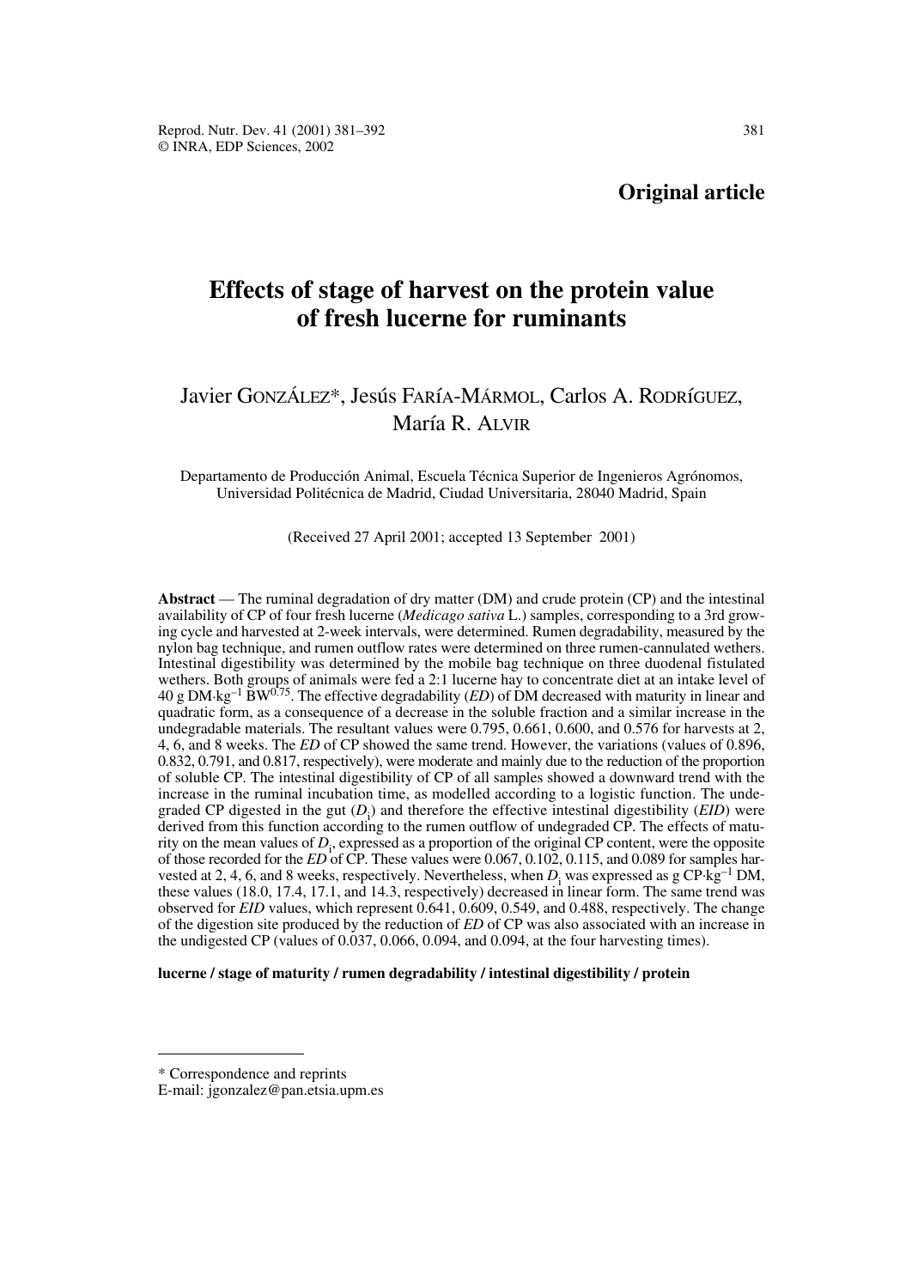**Résumé** — **Effets du stade de maturité sur la valeur protéique du fourrage vert de luzerne.** La dégradation dans le rumen de la matière sèche (MS) et des matières azotées totales (MAT), ainsi que l'utilisation dans l'intestin des MAT de 4 fourrages de luzerne (*Medicago sativa* L.) recoltés en vert au 3e cycle à 2 semaines d'intervalle, ont été determinées. La dégradabilité effective (*DE*), mesurée en sachets de nylon, et le taux de sortie de particules du rumen ont été determinés sur 3 moutons fistulés dans le rumen, tandis que la digestibilité dans l'intestin a été mesurée, à l'aide des sachets mobiles, sur 3 moutons munis d'une canule du duodénum. Les deux groupes d'animaux ont été nourris avec une ration mixte de foin de luzerne et concentré (2:1 sur MS) distribuée à 40 g MS·kg<sup>-1</sup> P<sup>0,75</sup>. La *DE* de la MS a diminué de façon linéaire et quadratique avec l'âge du fourrage, par suite d'une diminution de la fraction soluble et d'une augmentation similaire de la fraction non dégradable. Les valeurs de *DE* ont été : 0,795, 0,661, 0,600 et 0,576 pour la fauche à 2, 4, 6 et 8 semaines. Une évolution similaire, mais plus modérée, a été observée pour la *DE* des MAT (valeurs de 0,896 ; 0,832 ; 0,791 et 0,817, respectivement). Ceci est principalement la conséquence de la réduction des proportions des MAT solubles. L'augmentation du temps de séjour dans le rumen a entraîné pour tous les échantillons une diminution de la digestibilité dans l'intestin, qui a pu être convenablement décrite par une fonction logistique. La proportion des MAT de l'aliment digérées dans l'intestin (*D*i ) et la digestibilité intestinale effective (*DIE*) résultante ont été déduites de cette fonction et du flux de sortie du rumen des MAT non dégradées. L'évolution en fonction de l'âge, des valeurs de *D*<sub>i</sub>-exprimées comme proportion des MAT – a montré des effets inverses à ceux observés pour la *DE* des MAT. Ainsi, ces valeurs ont été : 0,067, 0,102, 0,115 et 0,089 pour les fourrages recoltés à 2, 4, 6 et 8 semaines, respectivement. Par contre, si *D*<sup>i</sup> est exprimé en g MAT.kg–1 MS, les teneurs respectives (18,0, 17,4, 17,1 et 14,3) ont montré une diminution linéaire. Une évolution similaire a été observée pour les valeurs de *DIE*: 0,641, 0,609, 0,549 et 0,488, respectivement. Le déplacement du lieu de digestion, associé avec la réduction de la *DE* des MAT, donne lieu aussi à une augmentation des MAT non digérées. Ainsi, ces valeurs représentent 0,037, 0,066, 0,094 et 0,094, respectivement.

**luzerne / stade de maturité / dégradabilité ruminale / digestibilité intestinale / protéine**

## **1. INTRODUCTION**

The sensible application of the new systems for assessing protein nutrition in ruminants needs suitable information about the rumen effective degradability and intestinal digestibility of the undegraded protein of feeds, as well as of the synthesis of microbial proteins promoted in the rumen. However, the variability existing for some of these parameters within a given feed type is not usually considered in these systems. Lucerne (*Medicago sativa* L.) is a major forage for feeding productive ruminants in temperate countries. Nevertheless, its extensive rumen degradation may reduce its protein value as a consequence of important nitrogen losses associated with the ammonia absorption from the rumen [9]. On the contrary, the stage of maturity is a main factor related to the protein value of forages through its influence on microbial synthesis and the digestion site (rumen vs*.* small intestine) of the feed nitrogenous compounds.

The mobile nylon bag technique, based on the incubation of preincubated-rumen samples in bags inserted in the intestines through a duodenal cannula, is a simple and adaptable method that estimates the intestinal digestibility of rumen undegraded protein in feedstuffs. In vivo essays cannot carry out these systematic estimations, since it is an indirect, complex, laborious and timeconsuming process. On the contrary, the mobile bag technique can be used in systematic studies with a large number of feeds. This technique can be used even if the intestinal digestibility values change with rumen preincubation time as occurs in many types of feeds, because the effective digestibility can be estimated based on solutions by integration of the functions which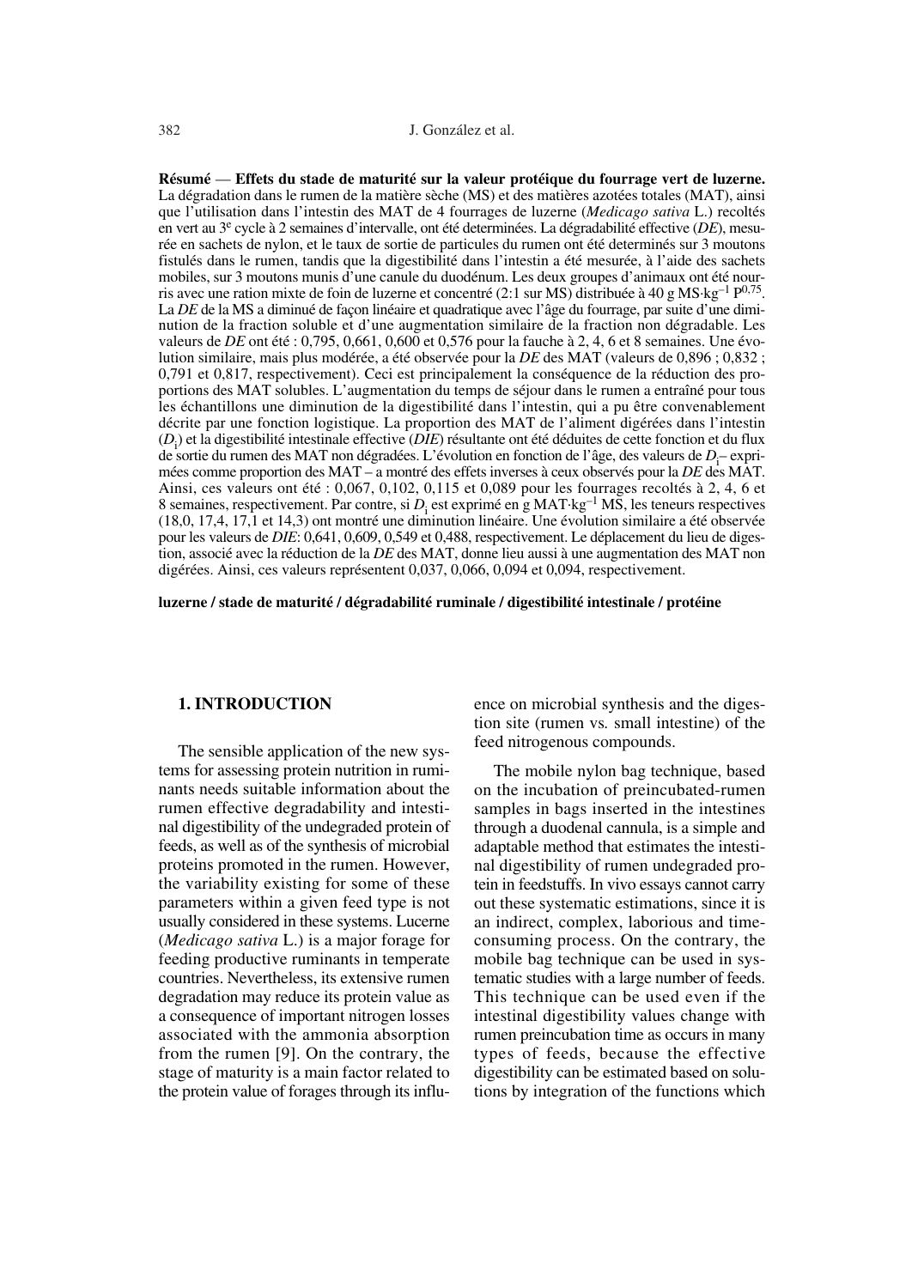describe this behaviour and the outflow from the rumen of undegraded protein [15]. The simplicity of this technique can be enhanced, in addition, by suppressing the incubation in the abomasum (or the pepsin–HCl preincubation), since different works have shown that the lack of this step does not affect the values of intestinal protein digestion [7, 30, 34]. Also, the recovery of bags directly from the faeces instead of the ileum does not represent an important source of error [18, 34].

The objective of this research was to evaluate the effect of maturity on the ruminal degradation and the intestinal digestibility of fresh lucerne.

## **2. MATERIALS AND METHODS**

## **2.1. Lucerne samples**

Four samples of fresh lucerne corresponding to a 3rd growing cycle were harvested in a field located near Madrid (Spain) at intervals of two weeks from the previous cut (June 2 of 1998). The lucerne crop was in its fourth growing season and was managed under irrigated on-farming conditions. The samples of 2, 4, 6 or 8 weeks were collected at vegetative, bud, full flowering, and early pod setting stages, respectively. However, the sample harvested at 8 weeks partially included vegetative biomass from basal bud regrowth. These forage samples were frozen  $(-20 \degree C)$ , freeze-dried and grounded and passed through a 2-mm screen for nylon bag assays and passed through a 1-mm screen for chemical composition analyses (Tab. I).

#### **2.2. Animals and feeding**

Two groups of three wethers fitted with rumen cannulas (group 1) or "T" duodenal simple cannulas (group 2) were used. The animals were housed in metabolism cages and fed with a mixed diet consisting of lucerne hay and concentrate in a 2 to 1 ratio (on a DM basis). The hay and the concentrate contained (per kg DM) 188 and 172 g of crude protein (CP), 488 and 188 g of neutral detergent fibre (NDF), 356 and 49 g of acid detergent fibre (ADF), and 81 and 11 g of acid detergent lignin (ADL), respectively. This diet was offered at an intake level of 40 g DM $\cdot$ kg<sup>-1</sup> BW<sup>0.75</sup> in two equal meals (8:00 and 16:00 h) from 15 days before and throughout the experimental period.

#### **2.3. Rumen degradability**

Bags of  $11 \times 7$  cm (inner dimensions) were made by heat-sealing (Preci-Pack P30N, Dover Pack S.A., Barcelona, Spain)

|                         |      |      | Harvesting treatment (weeks) |      |
|-------------------------|------|------|------------------------------|------|
| Items                   | 2    | 4    | 6                            | 8    |
| Organic matter          | 880  | 895  | 907                          | 913  |
| Crude protein           | 270  | 170  | 149                          | 160  |
| Neutral detergent fibre | 294  | 411  | 471                          | 488  |
| Acid detergent fibre    | 242  | 329  | 369                          | 379  |
| Acid detergent lignin   | 60.5 | 71.7 | 78.6                         | 72.1 |
| NDIN <sup>1</sup>       | 14.1 | 16.2 | 11.2                         | 11.7 |
| ADIN <sup>1</sup>       | 2.1  | 4.6  | 6.5                          | 7.3  |

**Table I.** Chemical composition  $(g \cdot kg^{-1} DM)$  of fresh lucerne samples.

1 Percentage of total nitrogen.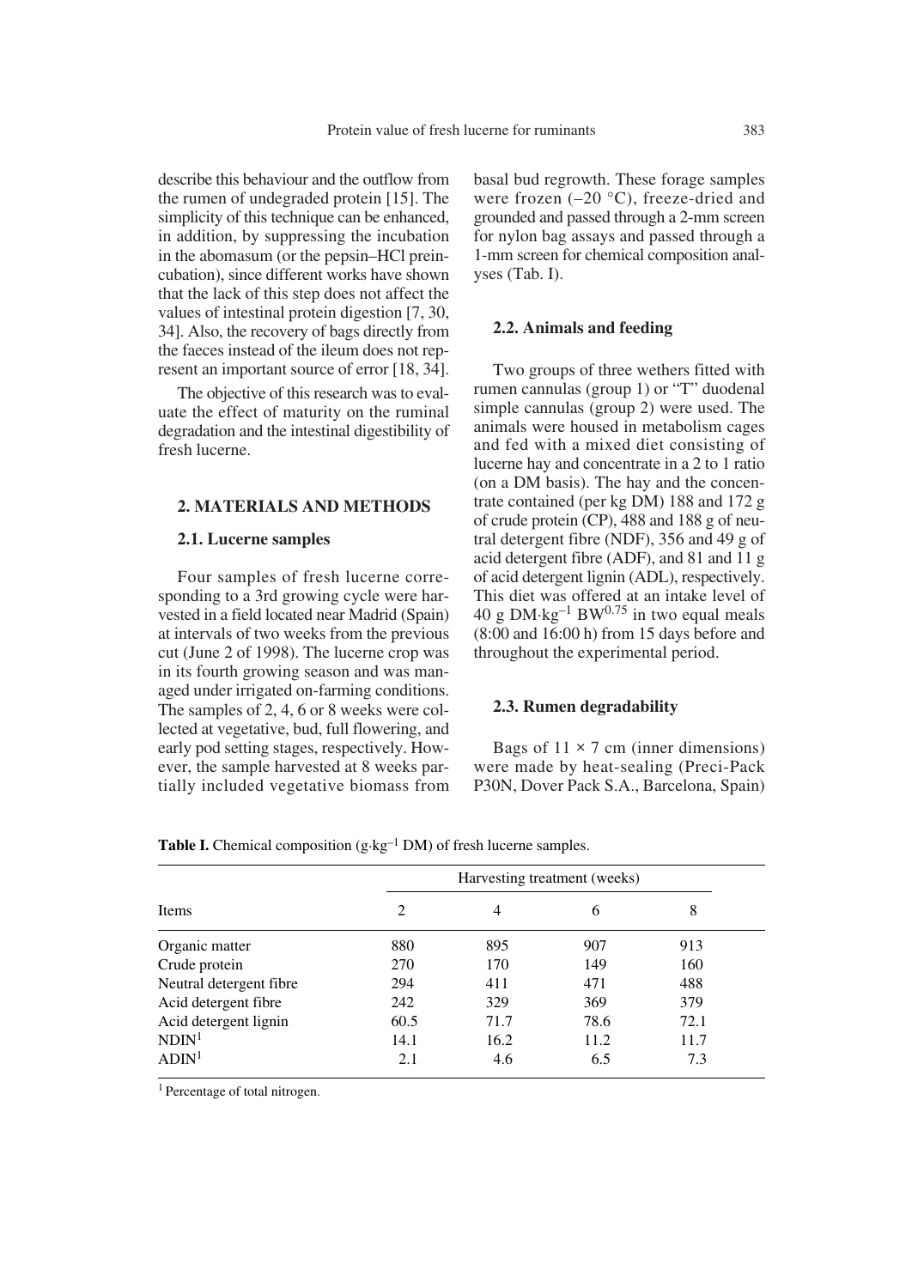from nylon cloth with a pore size of 46 µm (Saatilon, SAATI Serigrafia Iberica S.A., Almazora, Castellón, Spain). The bags were filled with approximately 3 g (freeze-dried) of feed samples and incubated in the rumen of each animal of group 1 for intervals of 2, 4, 8, 15, 24 and 48 h, with an additional period of 72 h for the sample collected at 8 weeks. Two series of incubation with duplicate bags were performed for each feed. At each series of incubation, all bags were placed simultaneously in the rumen just before the sheep were offered their first meal in the morning. After being collected from the rumen, the bags were washed with tap water and stored at  $-20$  °C. Later, the bags were thawed and washed three times for 5 minutes in a turbine washing machine. The same procedure was applied to two series of two bags of each feed to obtain the zero hours value. For each sheep and incubation time, one bag of each incubation series was oven dried for 48 h at 80 °C and analysed for DM and nitrogen. The other bag was stored at –20 °C, freeze-dried and destined to intestinal digestibility studies.

The disappearance of DM and CP from the nylon bags at each incubation time was calculated from their respective amounts remaining after incubation in the rumen. The pattern of DM or CP disappearance (*p*) with the incubation time (*t*) was described for each animal using the model proposed by Ørskov and McDonald [21]:

$$
p = a + b (1 - e^{-k_d t}).
$$
 (1)

In this model, the constants *a* and *b* represent, respectively, the soluble fraction and the non-soluble degradable component, which disappears at a constant fractional rate  $k_d$  per unit of time. The fraction of undegradable CP  $(r)$  was estimated as  $1 - (a + b)$ . Effective degradability (*ED*) values were estimated, in accordance with the same authors, using the passage rate through the rumen  $(k_n)$  of the lucerne hay included in the diet, which had been marked by immersion with 10 mg  $Yb \cdot g^{-1}$  of feed as described by González et al. [14]. To determine  $k_p$  values, a pulse dose (40 g) of labelled lucerne hay was fed to each animal immediately before the first daily meal. A total of 22 samples of faeces were obtained from the rectum of each animal, the first sample before supplying the marker and the remainder between 12 and 144 h afterwards. These samples were dried, milled and analysed for Yb. The pattern of Yb concentrations in the faeces over time was described for each animal by fitting to the model of Dhanoa et al. [11] and rate constants derived from the decreasing phase of concentrations were used as  $k_p$  values for all samples.

## **2.4. Intestinal digestibility**

For each tested lucerne sample, the freeze-dried residues were pooled for each incubation time and the resulting samples were analysed for DM and nitrogen. Six sub-samples of 0.2 g were taken from each pooled sample and placed in heat-sealed nylon bags of the above indicated material having an approximately round shape (diameter 3 cm). Two bags from each rumen incubation time of each feed and three additional empty bags (used as blanks) were inserted using a spindle through the duodenal cannula into the small intestine of each animal of group 2. Six bags per sheep per day were inserted at random, at a rate of one bag every 15 min. Once recovered from the faeces, the bags were washed with tap water and deep-frozen. After thawing, they were mechanically washed, as indicated for the bags incubated in the rumen, and destined intact to nitrogen analysis. Blanks containing a known weight of nylon were used to correct for nitrogen content. The intestinal disappearance (ID) of undegraded CP was calculated as the amount of CP lost from the bag divided by the amount of CP in the bag before the intestinal passage. Then, the evolutions of ID values with the rumen preincubation time were fitted for each animal to a logistic function (see later) to determine the effective intestinal digestibility by the method proposed by González et al. [15].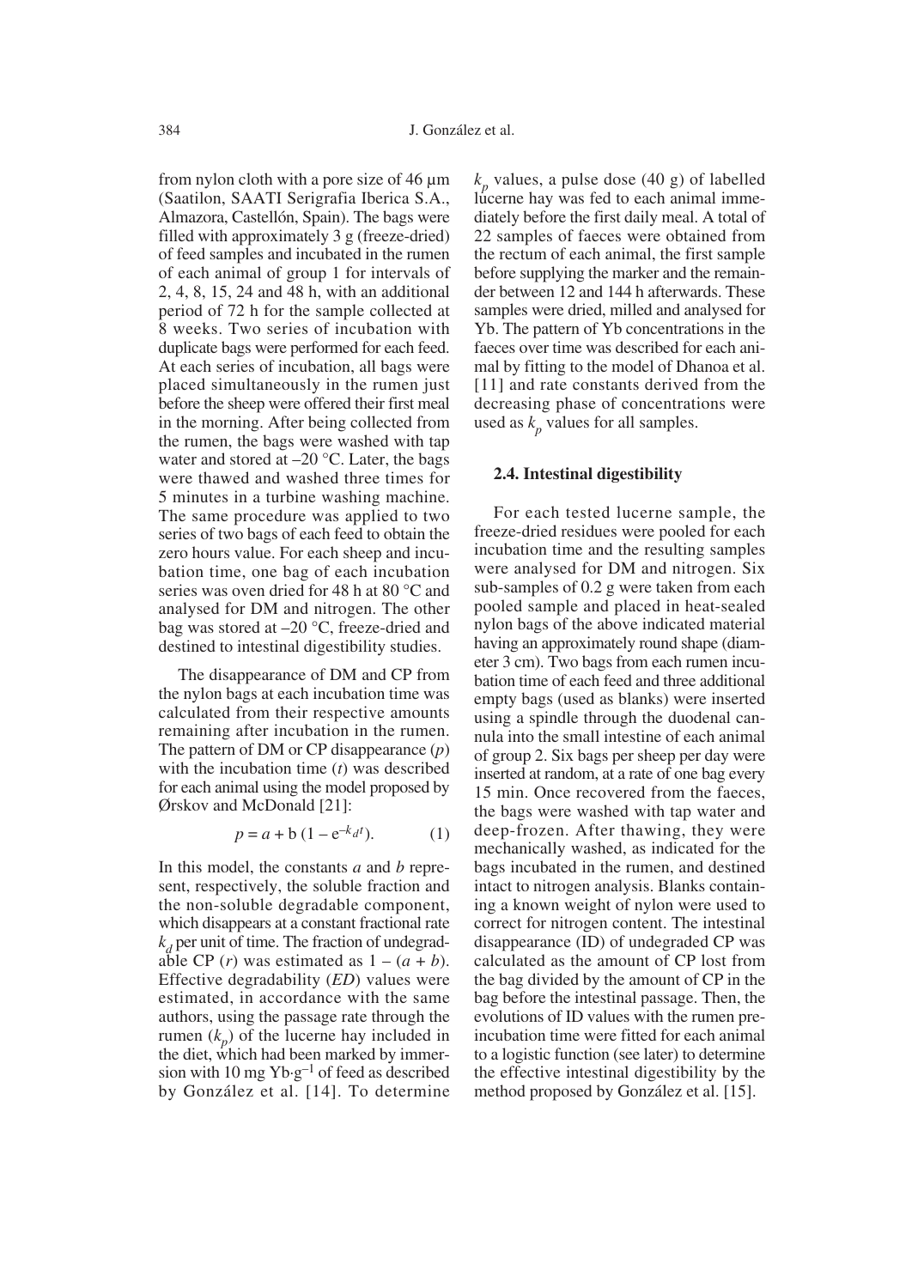#### **2.5. Chemical analyses**

Samples of tested lucerne were analysed for DM, ash, and CP (Kjeldahl  $N \times 6.25$ ) by AOAC methods [3] and for NDF [31], ADF, and ADL [27]. Insoluble nitrogen in neutral detergent (NDIN) and in acid detergent (ADIN) solutions was determined by Kjeldahl analysis of the NDF and ADF residues, respectively. Rumen incubation residues and intestinal mobile nylon bags were also analysed for nitrogen by the Kjeldahl method. Samples of faeces collected for transit studies were analysed for ytterbium by atomic absorption spectrometry as described by González et al. [14].

## **2.6. Statistical methods**

The different kinetics associated with the employed models were fitted using a nonlinear regression programme. Statistical analyses of rumen degradation parameters were made by variance analysis with animals and samples as factors in the model. Then, linear and quadratic effects of maturity were established by orthogonal polynomials. The results of intestinal digestibility for each lucerne sample were analysed considering animals and rumen pre-incubation times as factors in the model, before modelling these data. Then, maturity effects were studied on the effective parameters of intestinal digestion as indicated above for rumen studies. All the statistical analyses were performed using the Statistical Analysis System for Windows software, version 6.12 (SAS Institute Inc., Cary, NC, USA).

#### **3. RESULTS AND DISCUSSION**

## **3.1. Chemical composition of lucerne samples**

Maturity leads to a decrease in the CP concentration and to an increase in the contents of OM and fibre fractions, but the rate of variation of all these parameters decreased

as maturity progressed (Tab. I). Nevertheless, in the last harvest time the concentration of CP increased and that of ADL decreased, probably due to the presence in the sample of vegetative material corresponding to the regrowth of basal buds. The observed evolutions agree with previous results [6, 12, 16] and should be related to the main morphologic and chemical changes associated with maturity such as the reduction of the cell content to cell wall and leaf to steam ratios. The evolution of the ADIN proportions was similar to those of fibre. On the contrary, those of NDIN did not show a clear trend with maturity.

#### **3.2. Ruminal degradability**

The parameters of the degradation kinetics and the effective degradabilities of DM and CP in the rumen are shown in Table II. Mean values and standard error of  $k_p$  values used to establish the *ED* estimates were  $0.0226 \pm 0.0021$  (h<sup>-1</sup>). These values agree with those proposed by the AFRC [1] as a function of the intake level and they are very close to those obtained in similar conditions for dehydrated lucerne by Repetto et al. [26].

As maturity advanced, opposite linear and quadratic variations for the soluble and undegradable DM fractions were observed, in agreement with the reduction of cell contents and the increase of cell walls and lignin. A slight variation of the potentially degradable materials was observed with a quadratic effect. A tendency  $(P = 0.055)$  to an opposite quadratic evolution was also observed for the fractional degradation rate of this fraction. Therefore, the linear and quadratic decrease recorded for the *ED* of DM (from 0.795 to 0.576) was only the consequence of the variations induced by maturity on the *a* and *r* fractions. The decrease observed for the *ED* of DM with maturity agrees with other reported results [6, 12, 16] and showed a reduction of the fermentation level and therefore of the rumen microbial synthesis promoted by fresh lucerne.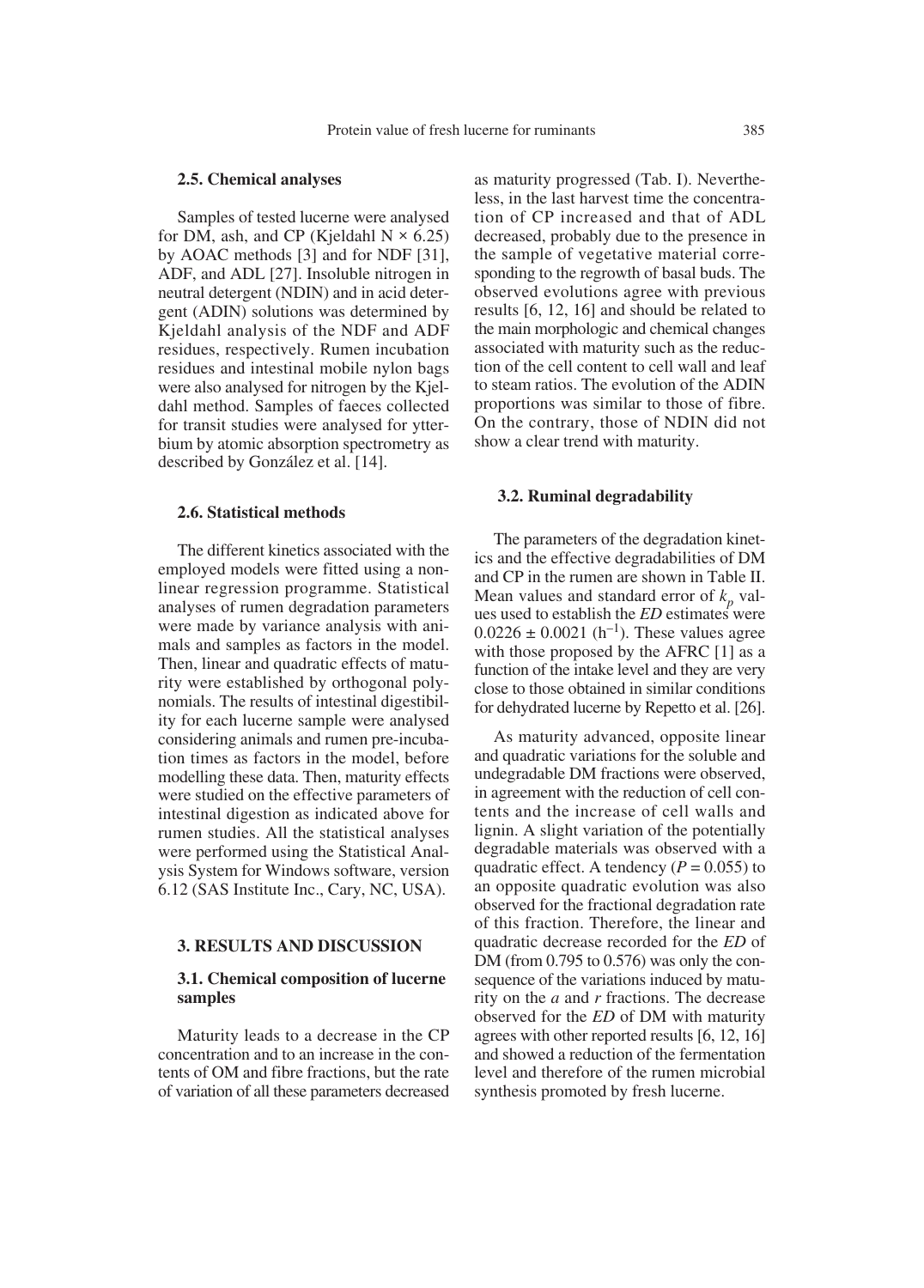|               |             | Harvesting treatment (weeks) |         |          |        |                | Effects        |
|---------------|-------------|------------------------------|---------|----------|--------|----------------|----------------|
| Item          | $\mathbf 2$ | 4                            | $\circ$ | $\infty$ | M.S.E. | L              | $\mathcal{Q}$  |
| Iry matter    |             |                              |         |          |        |                |                |
|               | 0.506       | 0.370                        | 0.314   | 0.302    | 0.0033 | ${}_{0.001}$   | ${}_{0.001}$   |
|               | 0.355       | 0.369                        | 0.365   | 0.335    | 0.0082 | 0.135          | 0.039          |
|               | 0.139       | 0.262                        | 0.321   | 0.363    | 0.0059 | 0.001          | 0.005          |
| $k_d$ (per h) | 0.104       | 0.084                        | 0.085   | 0.103    | 0.0079 | 0.933          | 0.055          |
| ED            | 0.795       | 0.661                        | 0.600   | 0.576    | 0.0048 | ${}_{0.001}$   | ${}_{< 0.001}$ |
|               |             |                              |         |          |        |                |                |
| Crude protein |             |                              |         |          |        |                |                |
| a             | 0.595       | 0.474                        | 0.471   | 0.515    | 0.0052 | ${}_{< 0.001}$ | 0.001          |
|               | 0.342       | 0.411                        | 0.374   | 0.348    | 0.0149 | 0.781          | 0.019          |
|               | 0.064       | 0.114                        | 0.156   | 0.137    | 0.0152 | 0.009          | 0.063          |
| $k_d$ (per h) | 0.179       | 0.149                        | 0.140   | 0.168    | 0.0299 | 0.769          | 0.372          |
| G3            | 0.896       | 0.832                        | 0.791   | 0.817    | 0.0096 | ${}_{0.001}$   | 0.003          |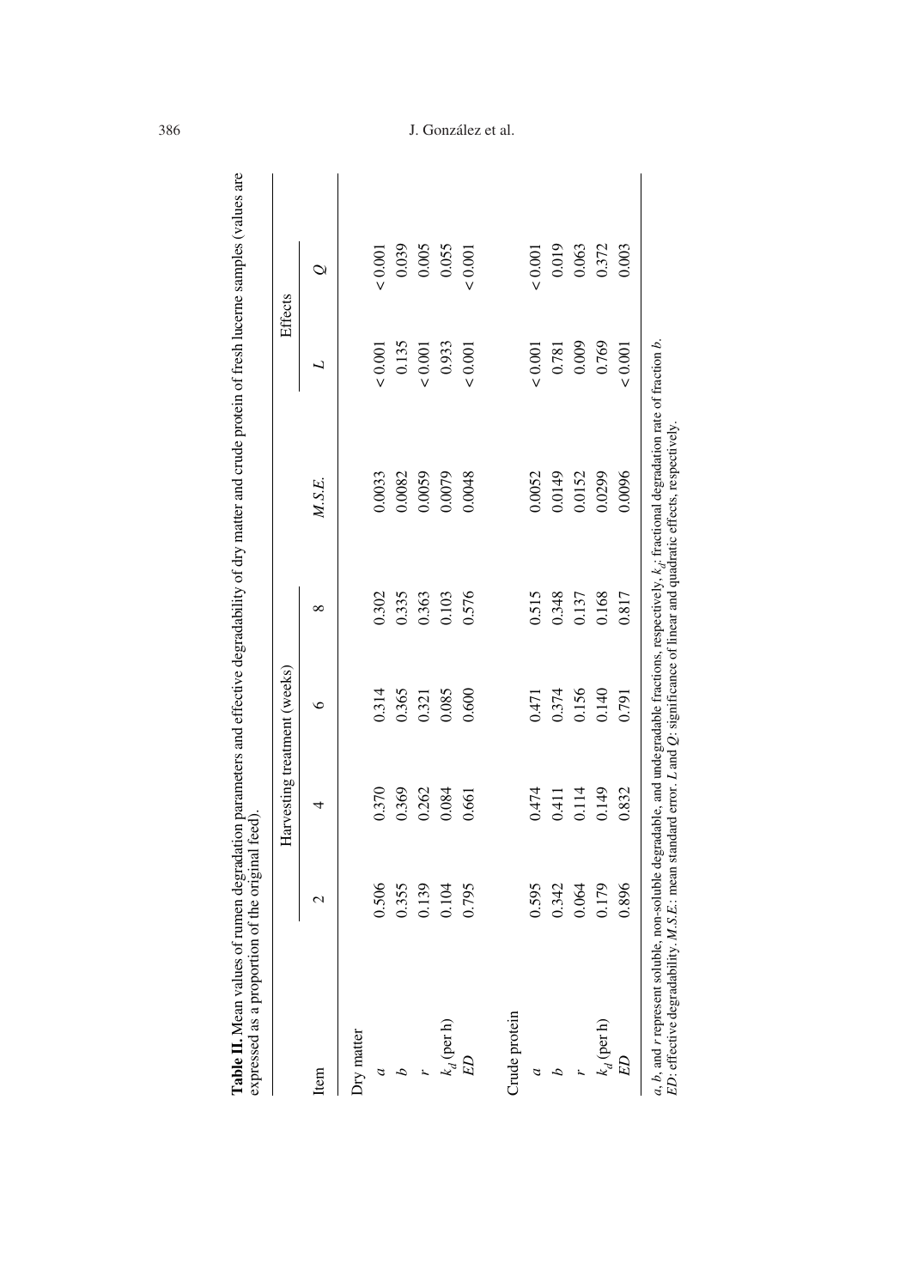Effects of maturity on *a* and *r* fractions of CP showed a similar trend as for DM. However, the extreme values for both parameters were obtained in this case for the harvest at 6 weeks, suggesting an offsetting effect of the lucerne regrowth observed at 8 weeks. In addition, the increase of the undegradable fraction was lower than for DM, specially considering that an important part of this fraction is composed by adherent microorganisms. Therefore, based on the predictive equation obtained in similar conditions by Rodríguez et al. [29], this microbial proportion increases with maturity and represents 37.6, 53.4, 61.6, and 61.6% for 2, 4, 6, and 8 weeks, respectively. Therefore, the respective corrected fractions of undegradable CP from the lucerne samples were 0.040, 0.053, 0.060 and 0.053. The evolution of the potentially degradable fraction (*b*) showed, as for DM, a quadratic effect. Nevertheless, the variation between samples for these values or for their contribution to *ED* values was greater than for DM. Maturity had a linear and quadratic effect on the *ED* of CP. However, this variation was moderate (from 0.896 to 0.791), and even more so when the values were corrected by microbial colonisation using the equation of Rodríguez et al. [28]: 0.923, 0.886, 0.854 and 0.880 for 2, 4, 6, and 8 weeks at harvest, respectively. The mean value of apparent *ED* of CP compares closely with reported in situ [4, 5, 6, 12, 26] or in vivo [13] values. In addition, the effect of maturity is in agreement with that of previous results [2, 6, 12, 16].

The results of this experiment showed that plant maturity leads to an important decrease of rumen use of the whole forage by the reduction of the cell contents to cell walls ratio, but it only has a little effect on the rumen degradation of CP. The results also showed that the contents of insoluble bypass protein in fresh lucerne is small and they support the observation of Elizalde et al. [12] that the rumen escape protein of fresh lucerne is not affected by maturity. So, considering the CP concentration of the samples and their *ED*, values of the rumen escape protein of 28, 28.5, 31, and 29 g  $CP \cdot kg^{-1}$  DM were estimated for samples harvested at 2, 4, 6 and 8 weeks.

## **3.3. Intestinal digestibility of undegraded crude protein**

The effect of ruminal pre-incubation time on *ID* of undegraded CP is shown in Table III. As previously indicated, the 72-h rumen incubation was only considered necessary for the 8-week sample. A decrease in the *ID* values with the increase of rumen incubation time was observed for all samples. This reduction should be a consequence of the progressive enrichment in indigestible nitrogenous compounds of feed particles produced by the extent of rumen degradation [15]. In this last study, the use of an exponential equation to fit these changes has been proposed in order to obtain the effective proportion of feed protein digested in the intestine, which is carried out considering both this function and that which describes the outflow of undegraded protein from the rumen. Nevertheless, for samples harvested at 2 and 4 weeks, the results recorded up to 2 h were similar. In these conditions, the use of an exponential model would lead to an overestimation of the initial intestinal digestibility and therefore of the effective proportion of feed protein digested in the intestines. For this reason, the evolution of these values for all samples was fitted to a logistic equation:

$$
ID = 1 - \frac{n(n+h)}{n + he^{-k}i!}
$$
 (2)

In this model, the  $1 - n$  value represents the intestinal digestibility of the total insoluble feed protein, whereas the asymptotic value  $1 - (n + h)$  corresponds to the intestinal digestibility of the protein fraction that was apparently undegradable in the rumen. The constant  $k_i$  is a rate of decrease of intestinal digestibility derived from the sample enrichment in undigestible compounds with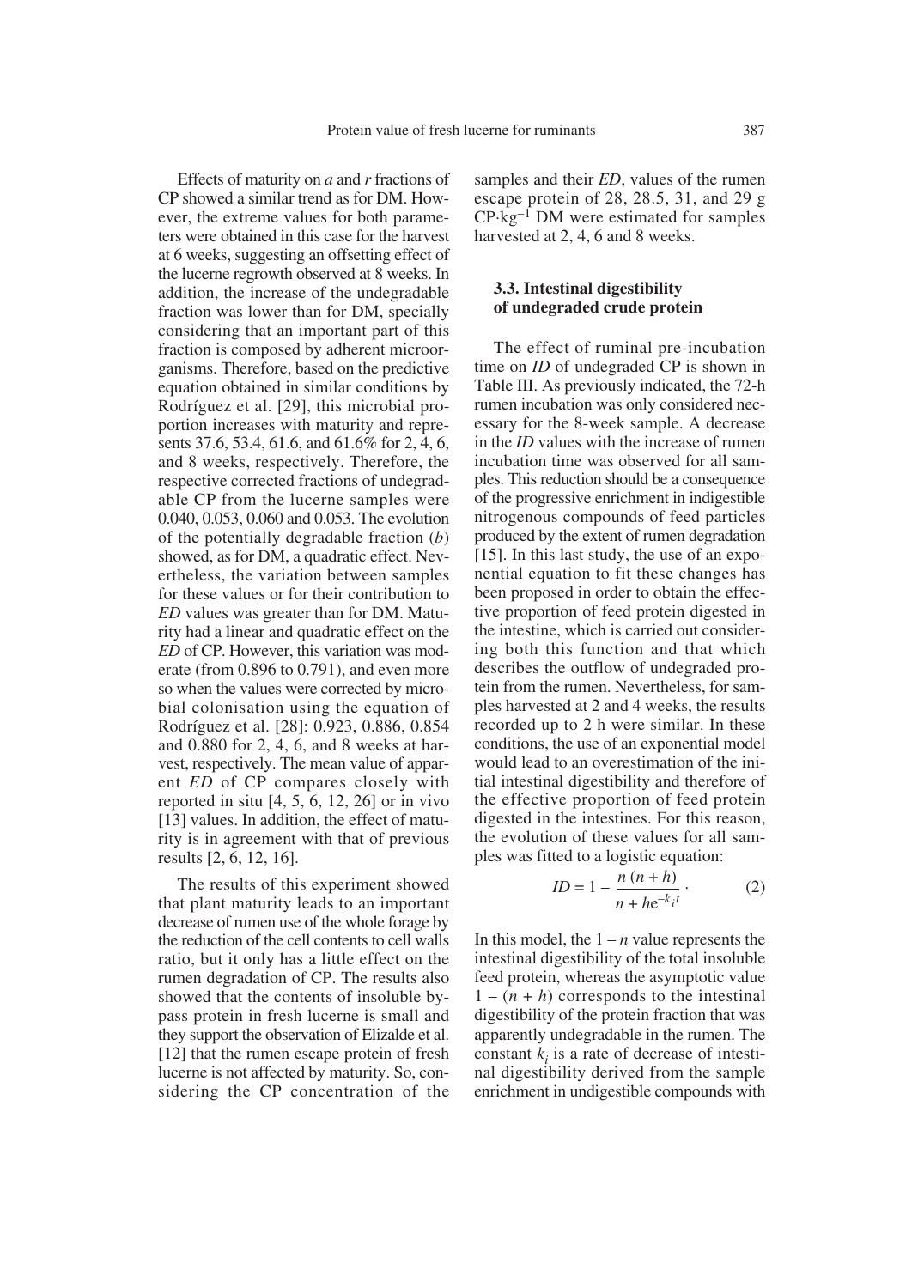the extent of rumen degradative actions. The use of this model showed a better fitting for all samples than an exponential equation, *t* although the more important differences between both models were obtained for the samples harvested at 2 and 4 weeks. Mean values of these parameters  $(n, h, \text{ and } k_i)$  for the different samples are also shown in Table III.

The utilisation of a function to describe the evolution of the *ID* of undegraded residues allows the estimation of the effective intestinal digestibility from this function and from the post-ruminal flow of undegraded CP. González et al. [15] have established this last function considering that undegraded nitrogen is defined by  $u = r$  $+ b e^{-k d t}$  and that the rumen outflow of any feed constituent is defined by  $f = 1 - e^{-k_p t}$ . Thus, the corrected outflow rate from the rumen undegraded nitrogen is *u*(d*f*/d*t*). Therefore, the corrected rate of digested protein in the intestine can by obtained as *IDu*(d*f*/d*t*), and their cumulative proportion up to time  $t(D_{i(t)})$  can be derived from:

$$
D_{i(t)} = \int_{0}^{t} IDu \frac{df}{dt} dt = \int_{0}^{t} \left(1 - \frac{n (n+h)}{n + re^{-k}t}\right)
$$
  
×  $(r + be^{-k}d) k_{p}e^{-k_{p}t} dt.$  (3)

As the time from feeding increases, the fraction of CP flowing into the intestines tends to zero, so that the proportion of CP from the feed digested in the intestines tends to:

$$
D_{1} = r + \frac{bk_{p}}{k_{d} + k_{p}} - \int_{0}^{\infty} \frac{n (n + h)}{n + he^{-k_{1}t}} (r + be^{-k_{d}t})
$$
  
  $\times k_{p}e^{-k_{p}t} dt.$  (4)

The primitive function of the last term of this equation has not been found. Nevertheless, it can be easily calculated by numerical approximation using a mathematical software such as Derive 2 (Soft Warehouse Inc., Honolulu, USA).

From the resultant value of equation (4), the effective intestinal digestibility of undegraded nitrogen (*EID*) can be obtained as:

$$
EID = \frac{D_i}{(1 - ED)} \tag{5}
$$

The important variations of *ID* associated with the rumen incubation time (Tab. III) show that the estimation of this parameter based on a single rumen incubation time can lead to errors. The use of a function to describe the evolution of the *ID* of CP in rumen undegraded residues together with estimations of the ruminal flow of undegraded CP allows for the estimation of the protein effectively digested  $(D_i)$  and solves the problems of accuracy derived from the use of a fixed but arbitrary time of ruminal pre-incubation.

Mean values of the initial digestibility  $(1 - n)$  and the final digestibility  $(1 - (n + h))$ showed a linear decrease in all samples with maturity (Tab. IV). The rate of change between initial and final values  $(k<sub>i</sub>)$  also showed a linear downward trend with maturity. Nevertheless, this reduction was mainly observed between the sample harvested at 2 weeks and the remainder samples as indicated by the quadratic tendency  $(P = 0.06)$ observed. The values of  $D_i$  varied in linear and quadratic form, showing its maximum for the 6 weeks harvest. This variation was opposite that observed for the *ED* of CP and evidenced a change of the digestion site from the rumen to the intestines with the reduction of ruminal degradability. The same effect was also observed on different forages [32] or when the reduction of the *ED* of CP was produced by the thermic treatment of different concentrates [15, 22, 24, 25].

When  $D_i$  values were expressed as concentration (g  $CP \cdot kg^{-1}$  DM), a linear decrease was observed with maturity (Tab. IV). Nevertheless, this reduction was small and mainly associated with the last harvest treatment. This low variation shows that differences due to lucerne quality would be mainly derived from the synthesis of microbial protein. A superior forage quality is not only associated with higher levels of rumen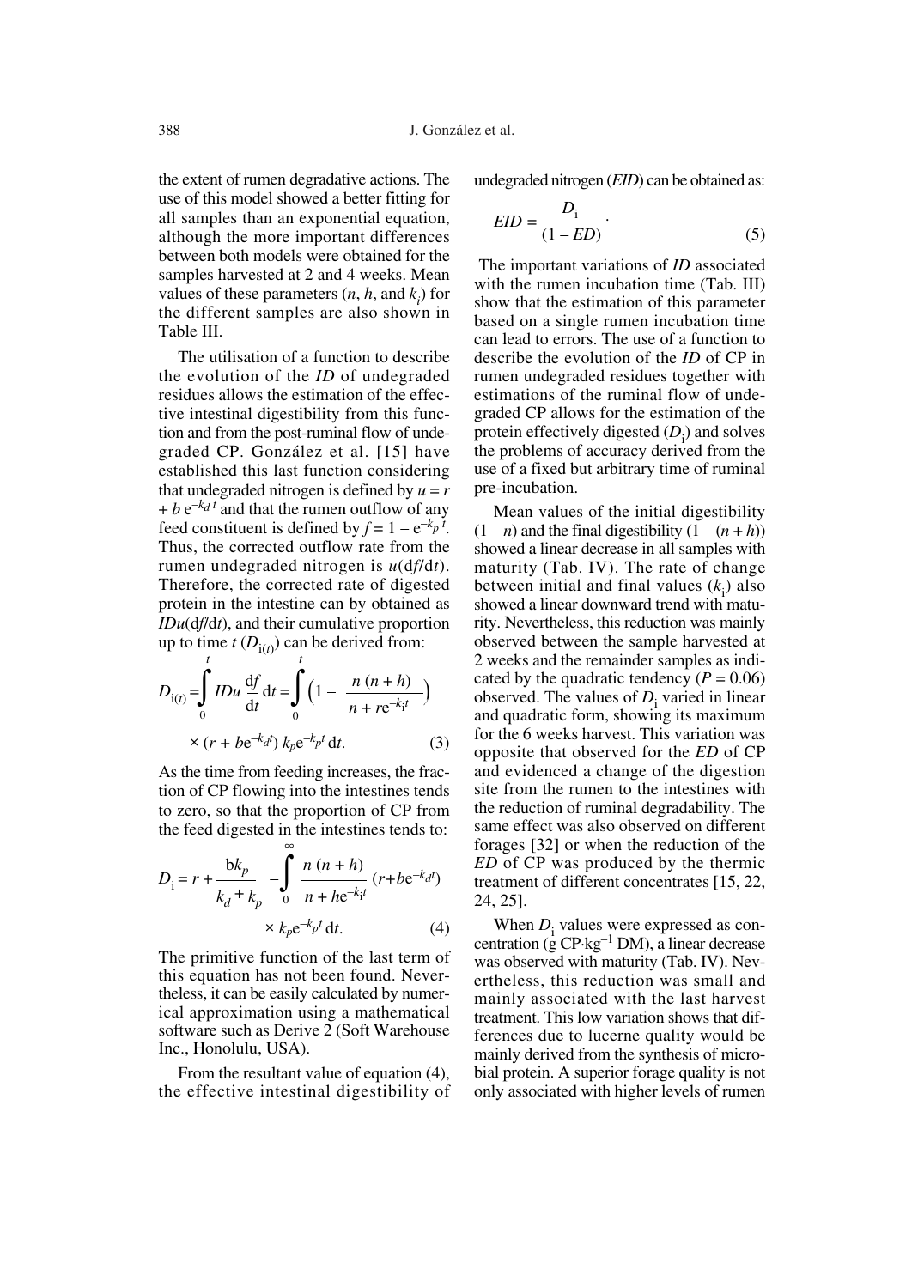|                                 |                | Harvesting treatment (weeks) |        |         |
|---------------------------------|----------------|------------------------------|--------|---------|
| RPT(h)                          | $\overline{2}$ | $\overline{4}$               | 6      | 8       |
| $\boldsymbol{0}$                | 0.876          | 0.784                        | 0.760  | 0.720   |
| $\overline{2}$                  | 0.851          | 0.790                        | 0.707  | 0.547   |
| $\overline{4}$                  | 0.812          | 0.715                        | 0.725  | 0.633   |
| 8                               | 0.692          | 0.729                        | 0.616  | 0.634   |
| 15                              | 0.519          | 0.517                        | 0.572  | 0.471   |
| 24                              | 0.533          | 0.548                        | 0.424  | 0.419   |
| 48                              | 0.531          | 0.498                        | 0.464  | 0.396   |
| 72                              |                |                              |        | 0.384   |
| M.S.E.                          | 0.0174         | 0.0248                       | 0.0500 | 0.0395  |
| Significance                    | < 0.001        | < 0.001                      | 0.003  | < 0.001 |
| Fitting parameters <sup>1</sup> |                |                              |        |         |
| $\boldsymbol{n}$                | 0.090          | 0.193                        | 0.235  | 0.291   |
| $\boldsymbol{h}$                | 0.402          | 0.343                        | 0.327  | 0.347   |
| $k_i$                           | 0.276          | 0.124                        | 0.128  | 0.101   |

**Table III.** Effect of rumen incubation time on intestinal digestibility (*ID*) of undegraded crude protein and resulting fitting parameters for different fresh lucerne samples.

RPT: rumen pre-incubation time.

*M.S.E.*: mean standard error.<br><sup>1</sup> Parameters obtained by fitting the equation *ID* = 1 –  $\frac{n(n+h)}{n}$ ; where, 1– *n*: intestinal digestibility of total  $n + he^{-k_1 t}$ <br>
insoluble feed CP 1–(*n* + *h*) intestinal directibility of rumen unde

insoluble feed CP,  $1-(n+h)$ : intestinal digestibility of rumen undegradable CP;  $k<sub>i</sub>$ : rate of decrease of the intestinal digestibility.

fermentation and therefore of microbial synthesis, but also with a higher intake and, consequently, with an additional increase of the microbial protein synthesised. The low values obtained in all samples for the total protein digested in the intestine also show that the main part of the supply of amino acids to the animal from this forage is derived from microbial protein.

Maturity was associated with a linear reduction of the *EID* (Tab. IV), at a mean rate of 2.6 percentage points per week. This effect shows that intestinal digestibility of fresh lucerne cannot be considered as a constant value. Present *EID* values were lower than those estimated in an indirect form by INRA, who propose intestinal digestibility values of 0.75 for fresh forages [33]. Values of intestinal digestibility higher than those obtained with the mobile bag technique could be expected if a fraction of the feed soluble CP escapes rumen degradation. Aufrère et al. [5] observed an accumulation of protein in the rumen liquid fluid of sheep fed fresh lucerne ad libitum, which represent some evidence of rumen escape of soluble proteins. However, this accumulation was small, short and associated with a larger meal. Therefore, the contribution of the soluble proteins to the *EID* value should be low. On the contrary, the mathematical calculations from present results of intestinal digestibility for total protein (undegraded protein plus microbial protein) are higher than in vivo measurements. So, assuming that the effective degradability of OM should be similar to that of DM and based on the specifications of the PDI system [33], the estimated mean value for the intestinal digestibility of total protein was 0.730, which is higher than the value (0.587) recorded by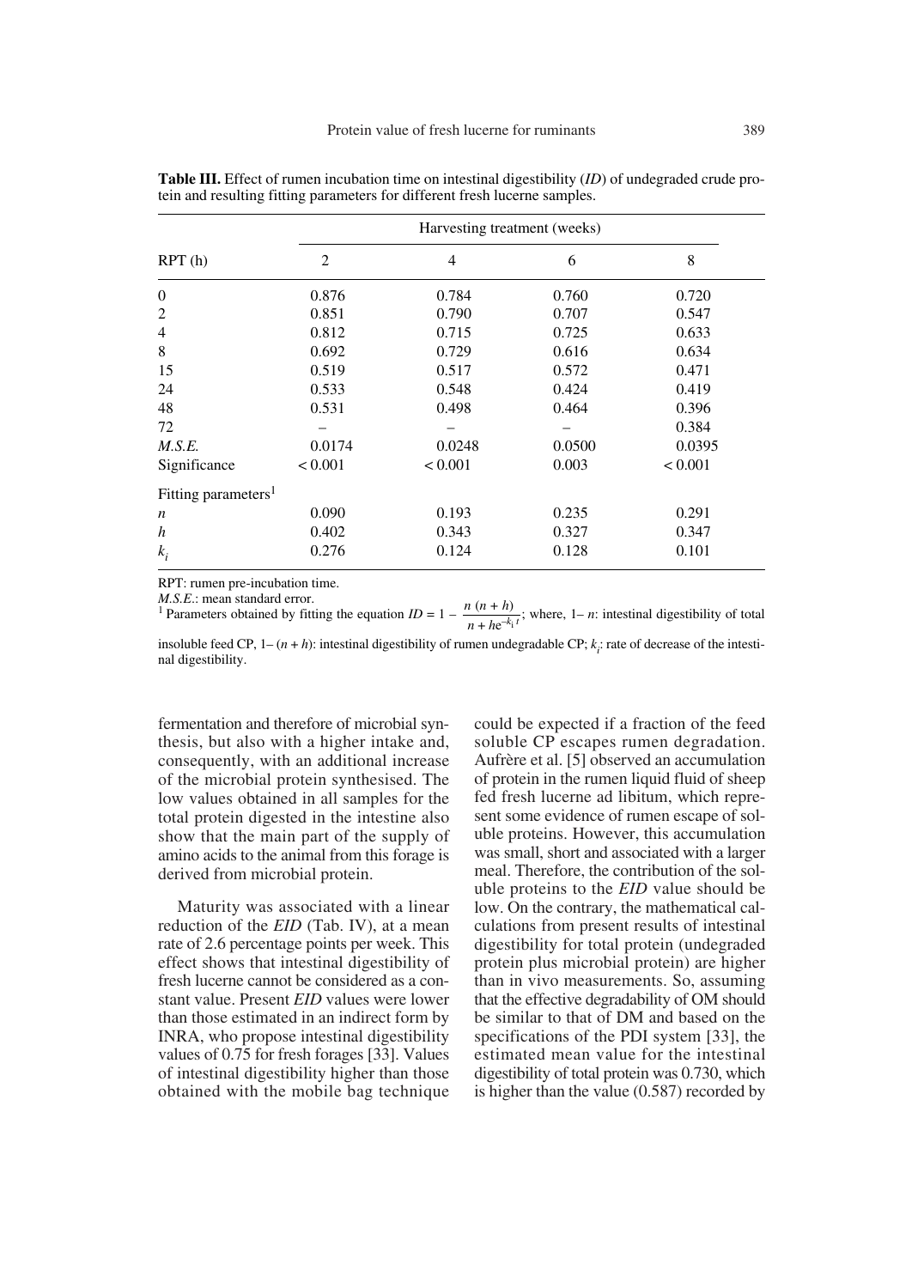|                                                                                        |                  | Harvesting treatment (weeks) |                |                |                  | Effects                |                        |
|----------------------------------------------------------------------------------------|------------------|------------------------------|----------------|----------------|------------------|------------------------|------------------------|
| Item                                                                                   | $\mathrel{\sim}$ | 4                            | €              | ∞              | M.S.E.           |                        | $\mathcal{Q}$          |
| Initial digestibility $(1 - n)$                                                        | 0.910            | 0.807                        | 0.765          | 0.709          | 0.0260           | 0.002                  | 0.409                  |
| $\binom{n}{l}$<br>Final digestibility $(1 - (n +$<br>$k_i(\text{h}^{-1})$              | 0.276<br>0.508   | 0.464<br>0.124               | 0.439<br>0.128 | 0.362<br>0.101 | 0.0168<br>0.0271 | 0.005<br>${}_{<0.001}$ | 0.362<br>0.060         |
| - as proportion of original CP<br>Intestinal digested CP (D.<br>$-$ as g·kg $^{-1}$ DM | 0.067<br>18.0    | 0.102<br>17.4                | 0.115<br>17.1  | 0.089<br>14.3  | 0.0044<br>0.67   | 0.006<br>0.010         | 0.152<br>${}_{<0.001}$ |
| Effective digestibility (EID)                                                          | 0.641            | 0.609                        | 0.549          | 0.488          | 0.0224           | 0.002                  | 0.543                  |
| Whole tract undigested CP                                                              | 0.037            | 0.066                        | 0.094          | 0.094          | 0.0044           | 10001                  | 0.016                  |
|                                                                                        |                  |                              |                |                |                  |                        |                        |

## 390 J. González et al.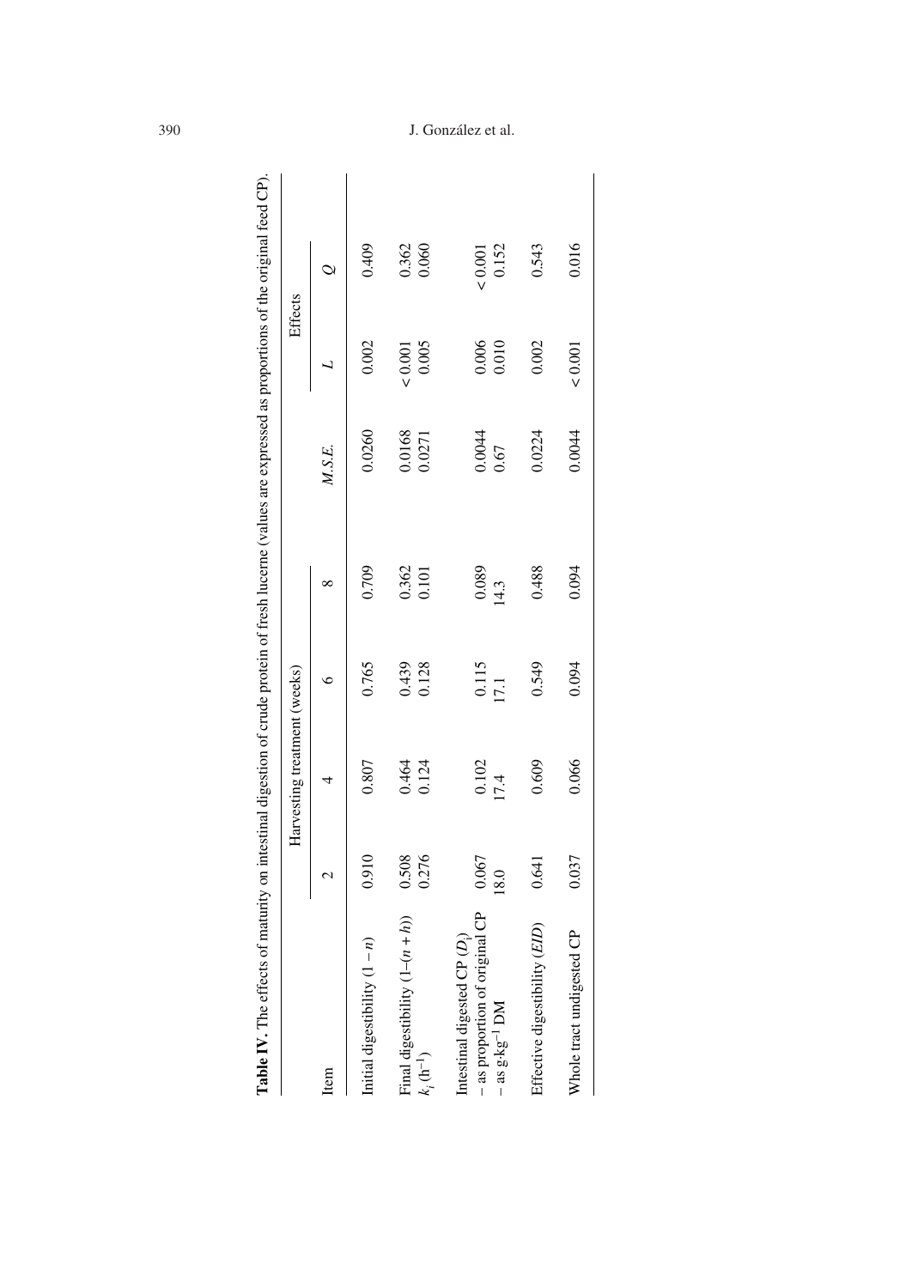Elizalde et al. [13] for fresh lucerne or the mean value (0.631) recorded for legumes [8, 10, 13, 17, 19, 20].

The effect of maturity on the lucerne undigested CP content after ruminal and intestinal incubations is also shown in Table IV. These values increased in linear and quadratic form, reaching a maximum for the harvest treatments of 6 and 8 weeks. These values displayed in a similar ranking to that of ADIN, except for the sample at 8 weeks. ADIN is usually considered as indigestible [23], though some rumen degradation has been shown for fresh lucerne by Aufrere et al. [4]. In addition, the content of undigested CP should also be related with the proportions of rumen undegradable CP. So, the similar contents of undigested CP observed for samples at 6 and 8 weeks should be explained by an offsetting effect between ADIN proportions and the content of rumen undegradable CP.

## **4. CONCLUSION**

The *ED* of fresh lucerne markedly decreased with maturity for DM and only slightly for CP. Considering both effects and considering the high *ED* of CP, it can be stated that the differences associated with lucerne quality are mainly related to the microbial protein synthesis promoted in the rumen. Although the reductions of protein degradability produced by maturity shifted the site of protein digestion from the rumen to the intestine, the progression of maturity also implied an increase of the undigested CP and, therefore, a reduction of its *EID*. Nevertheless, the most important changes associated with the protein value took place up to 4 weeks and, consequently, for the usual harvesting stages, the negative effect of maturity on the total supply of intestinal digestible proteins seems to be small.

#### **ACKNOWLEDGEMENT**

This work has been supported by the CICYT funded Project AGF 1998-0842.

## **REFERENCES**

- [1] AFRC, Nutritive requirements of ruminant animals: protein, Technical Committee on Responses to Nutrients, Report No. 9. Nutr. Abst. Rev. B 62 (1992) 787–835.
- [2] Amrane R., Michalet-Doreau B., Effect of maturity stage of Italian rye grass and lucerne on ruminal nitrogen degradability, Ann. Zootech. 42 (1993) 31–37.
- [3] AOAC, Official Methods of Analysis, 15th edn., Association of Official Analytical Chemists, Washington DC, 1990.
- [4] Aufrère J., Boulbehane D., Graviou D., Dégradation dans le rumen de l'azote des parois d'une même luzerne, verte ou ensilée, Ann. Zootech. 43 (1994) 273.
- [5] Aufrère J., Graviou D., Baumont R., Detour A., Demarquilly C., Degradation in the rumen of proteins from fresh lucerne forage in various stages of growth and conserved as silage or hay, Ann. Zootech. 49 (2000) 461–474.
- [6] Balde A.T., Vandersall J.H., Erdman R.A., Reeves J.B., Glenn B.P., Effect of stage of maturity of alfalfa and orchardgrass on in situ dry matter and crude protein degradability and amino acid composition, Anim. Feed Sci. Technol. 44  $(1993)$   $29-43$ .
- [7] Beckers Y., Théwis A., Maudoux, B., Intestinal digestibility of rumen undegraded N of concentrates measured by the mobile nylon bag technique, Anim. Feed Sci. Technol. 61 (1996) 305–323.
- [8] Beever D.E., Thomson D.J., Harrison D.G., The effects of drying and comminution of red clover and its subsequent digestion by sheep, Proc. Nutr. Soc. 30 (1971) 86A.
- [9] Broderick G.A., Alfalfa silage or hay versus corn silage as the sole forage for lactating dairy cows, J. Dairy Sci. 68 (1985) 3262–3271.
- [10] Coelho da Silva J.F., Seeley R.C., Thomson D.J., Beever, D.E., Armstrong D.G., The effect in sheep of physical form on sites of digestion of dried lucerne diet, Br. J. Nutr. 28 (1972) 43–61.
- [11] Dhanoa M.S., Siddons R.C., France J., Gale L., A multicompartmental model to describe marker excretion patterns in ruminant faeces, Brit. J. Nutr. 53 (1985) 663–-671.
- [12] Elizalde J.C., Merchen N.R., Faulkner D.B., In situ dry matter and crude protein degradation of fresh forages during the spring growth, J. Dairy Sci. 82 (1999) 1978–1990.
- [13] Elizalde J.C., Merchen N.R., Faulkner D.B. Supplemental cracked corn for steers fed fresh alfalfa: II. Protein and amino acid digestion, J. Anim. Sci. 77 (1999) 467–475.
- [14] González J., Rodríguez C.A., Andrés S.G., Alvir M.R., Rumen degradability and microbial contamination of fish meal and meat meal measured by the in situ technique, Anim. Feed Sci. Technol. 73 (1998) 71–84.